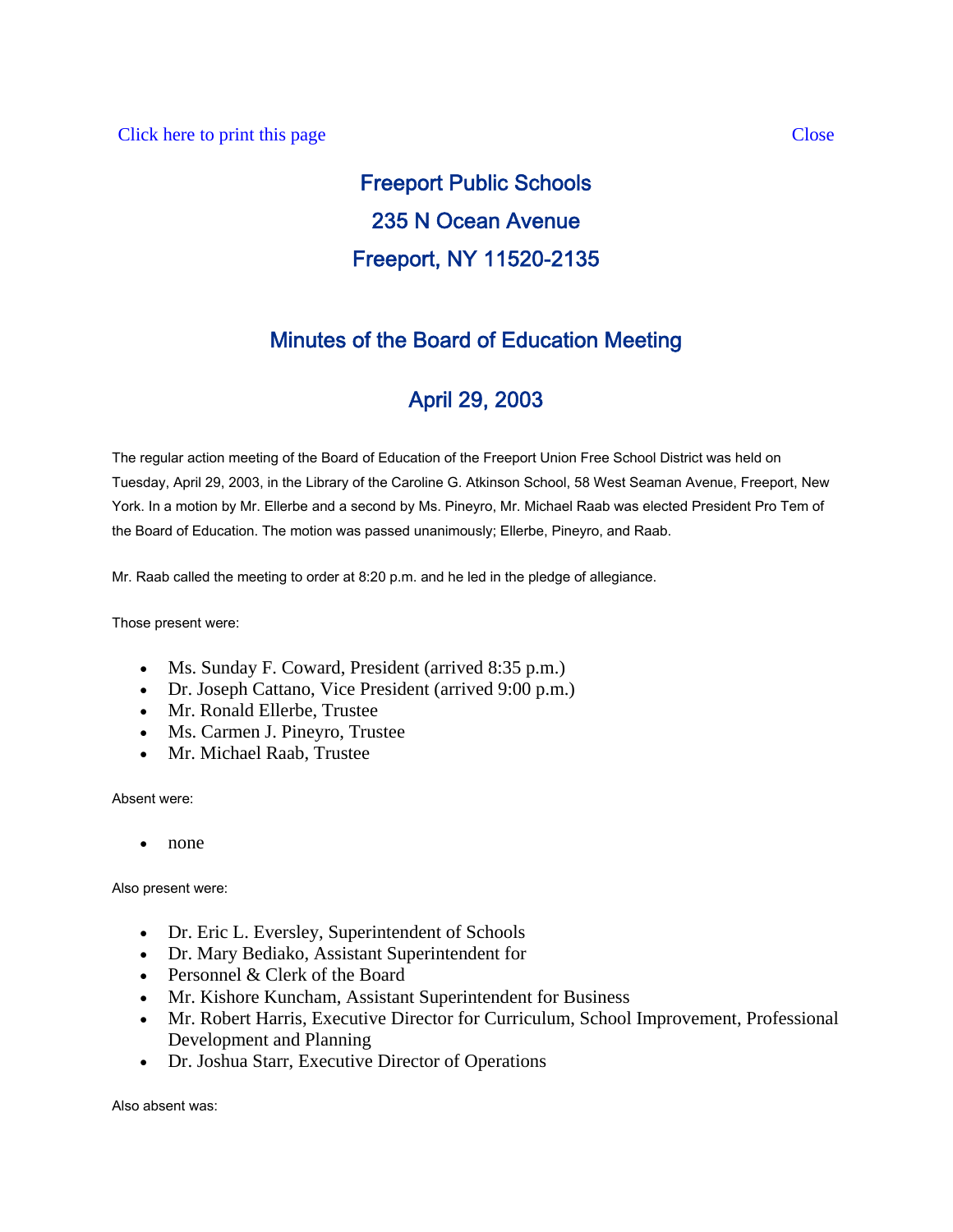• none

The number of people in the audience at the opening of the meeting was approximately 53.

#### Superintendent's Report

Dr. Eversley, Superintendent of Schools, introduced Mr. Charles Puricelli, District Coordinator of the Arts. Mr. Puricelli informed the Board and the public that the Odyssey of the Mind teams had great success this year. Eight teams from Freeport participated in a regional competion at SUNY Farmingdale and three of our teams achieved third place honors in each of the three divisions. This was quite an accomplishment and the excitement among the students and their mentors was well earned. Mr. Puricelli then introduced the Odyssey of the Mind 2002-2003 coaches and team members.

#### Freeport High School:

- *Coach, Joseph D'Agostino*
	- o Brittany Aksnes
	- o Heidi Bonilla
	- o Melissa Losee
	- o Brian Fitzgerald
	- o Layla Nadeen
	- o Alexa Pomerico
	- o William Tetreault
- *Coach, Craig Michel* 
	- o Marilyn Brendel
	- o Simone Grauer
	- o Domenica Beauford
	- o Amanada Kistela
	- o Emily Stevens
	- o Martine Edmond
	- o Meghan Drew

#### Dodd Middle School:

- *Coach, Giselle Campbell-Ham* 
	- o Joseph MacPartlin
	- o Melissa Herrera
	- o Sabrina Gonzales
	- o Justin Moskowitz
	- o Deirdre Williams
	- o Nelly Medina
	- o Ashley Walker
- Coach, Nancy Cirina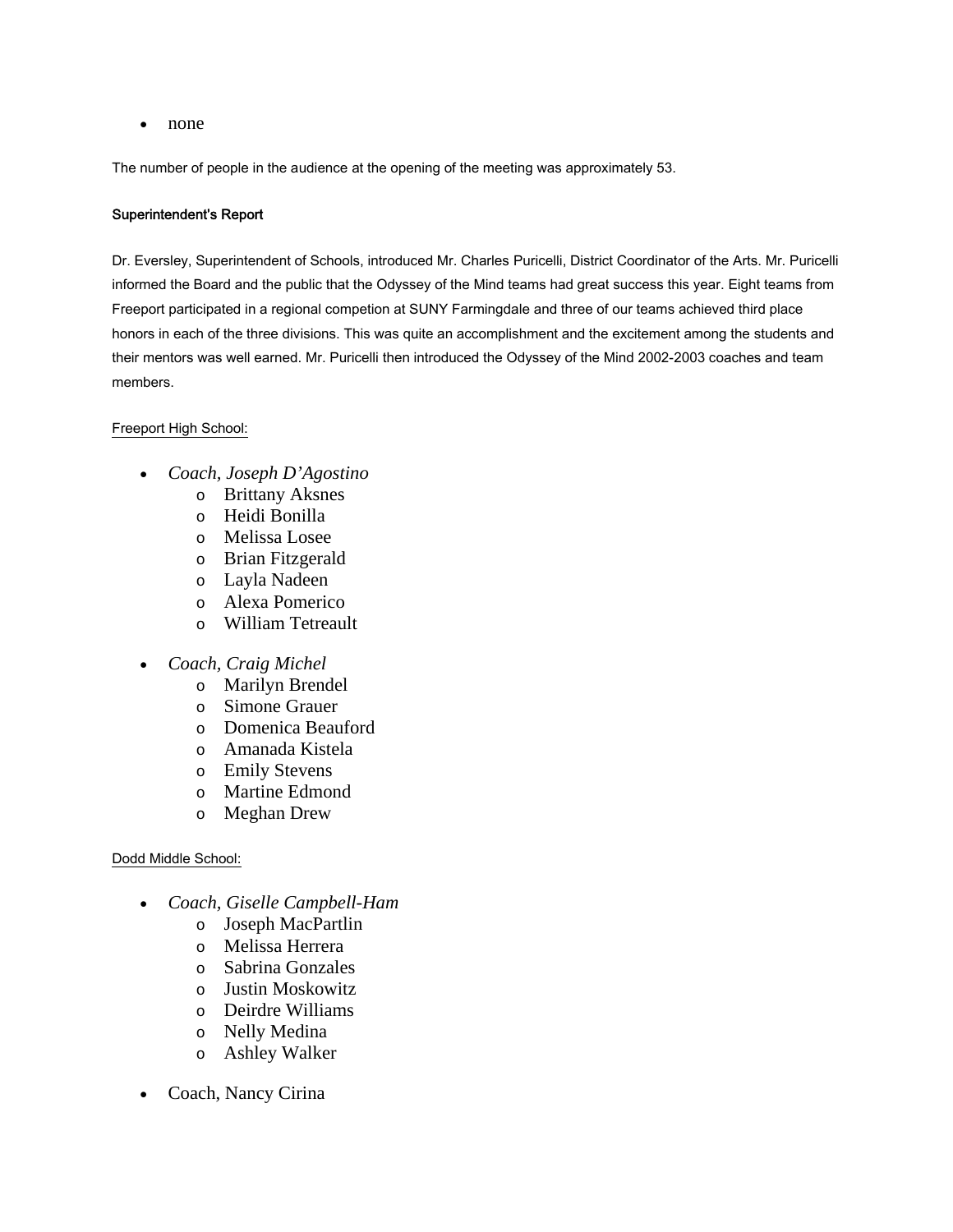- o Julia Klimas
- o Stephanie Tabaco
- o Michelle Mikolajczyk
- o Veronica Brendel
- o Margaret Reddington
- o Cindy Khan
- o Coach, James Wandzilak
- o Zachery Allen
- o Laura Gutierrez
- o Stephanie Heins
- o Catherine Jewels
- o Frankie McGoldrick
- o Kirsten Preston
- o Shamir Wilkinson

## Atkinson School:

- *Coaches, Mary-Kate Gunther/Carrie Fredericks* 
	- o David Bentlry
	- o Oliva Ocasio
	- o Bianca Badurina
	- o Emily Adams
	- o Jack Williams
	- o Diandra Brown
- *Coaches, Mary-Kate Gunther/Carrie Fredericks*
	- o Shelia Garcia
	- o Joseph Smith
	- o Shainna Beasly
	- o Sarah Gugliotto
	- o Monique Gaynor
	- o Yaniris Marte
- Coaches, Mary-Kate Gunther/Carrie Fredericks
	- o Spencer Cammarano
	- o Annamarie Bellifiore
	- o Johnathan Lagnese
	- o Lindsey Riso
	- o Brooke Aksnes
	- o Tyneesha Anderson
- *Coaches, Mary-Kate Gunther/Carrie Fredericks*
	- o Daniel Hinton
	- o Nick Giovanniello
	- o Robert Southwick
	- o Keith Bedney
	- o Zach Drew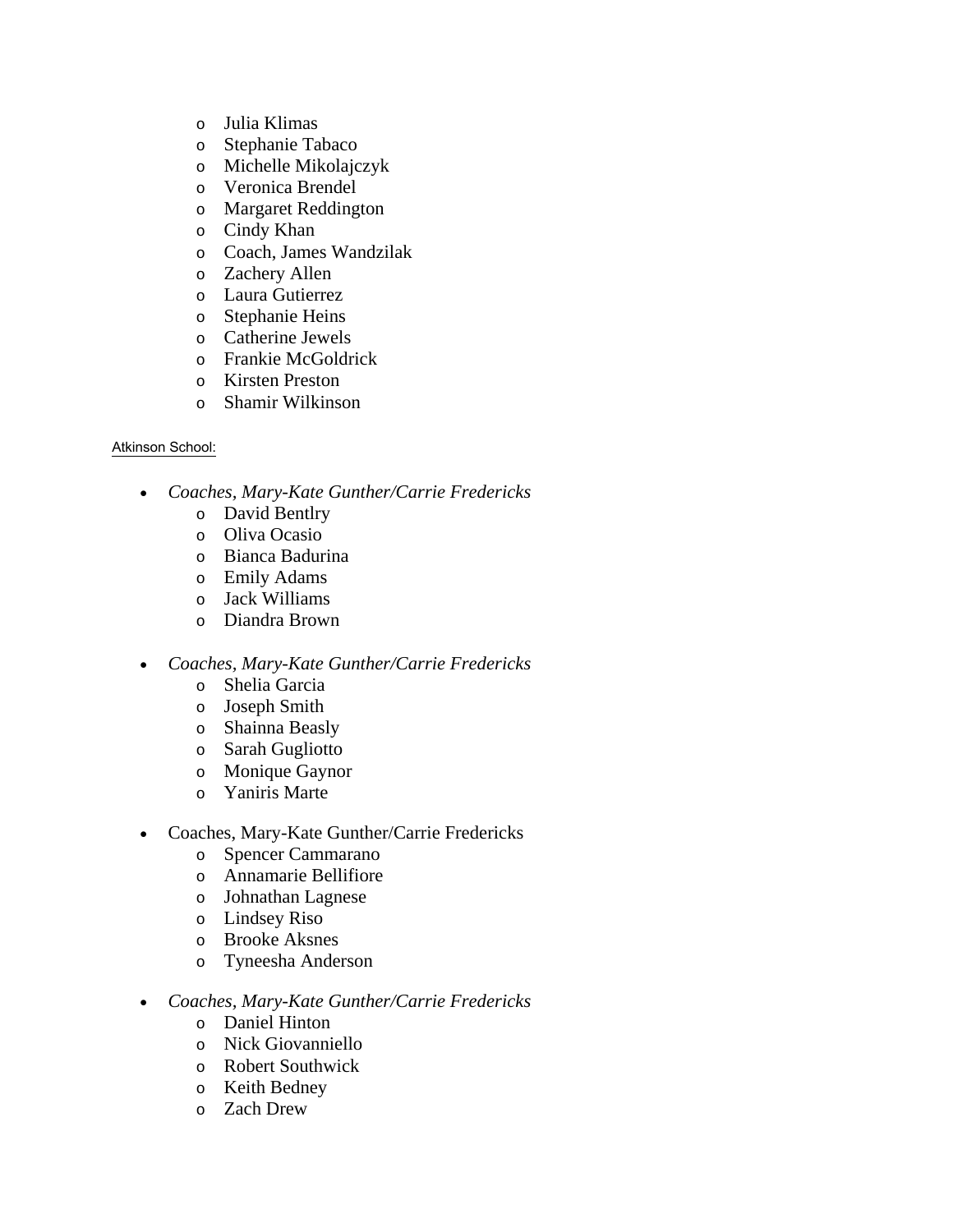## o Chris Frey

Dr. Eversley then turned the meeting over to Mr. Robert Harris, Executive Director for Curriculum, School Improvement, Professional Development and Planning. Mr. Harris congratulated the New York State Science Honor Society Members. The students are:

- Melissa Bernardez
- Joshua Clarke
- John Cochol
- Bryn Donovan
- Michael Drapala
- Sybil Ferguson
- Michelle Fitzgerald
- Samantha Geraci-Yee
- John Gillespie
- Brian Halton
- Lourdes Inglesias
- Patrick Lewis
- Alexander Naidoo
- Robert Notheis
- Krystal Ortiz
- Jessica Seifert
- Gillian Shea
- Vanessa Smith-Torres
- Jennifer Wiener

The Superintendent thanked Mr. Harris and added his congratulations to Mr. Harris's.

The Superintendent then introduced Dr. Joshua Starr, Executive Director of Operations. Dr. Starr presented the revised draft Vision Statement.

Dr. Eversley announced that the dedication of New Visions will be on April 30th, 2003. A ceremony will take place at 9:45 a.m. for the students and at 7:00 p.m. for the parents.

Dr. Eversley then introduced Mr. Kishore Kuncham, Assistant Superintendent for Business. Mr. Kuncham gave a budget update on the 2003-2004 Budget.

Dr. Eversley called upon Mr. Harris to present the 2001-2002 School Report Card.

## Questions from the Public

The public was given the opportunity to address the Board of Education. Each speaker was allowed to address the Board for 6 minutes. The Board and administration addressed the comments from the public.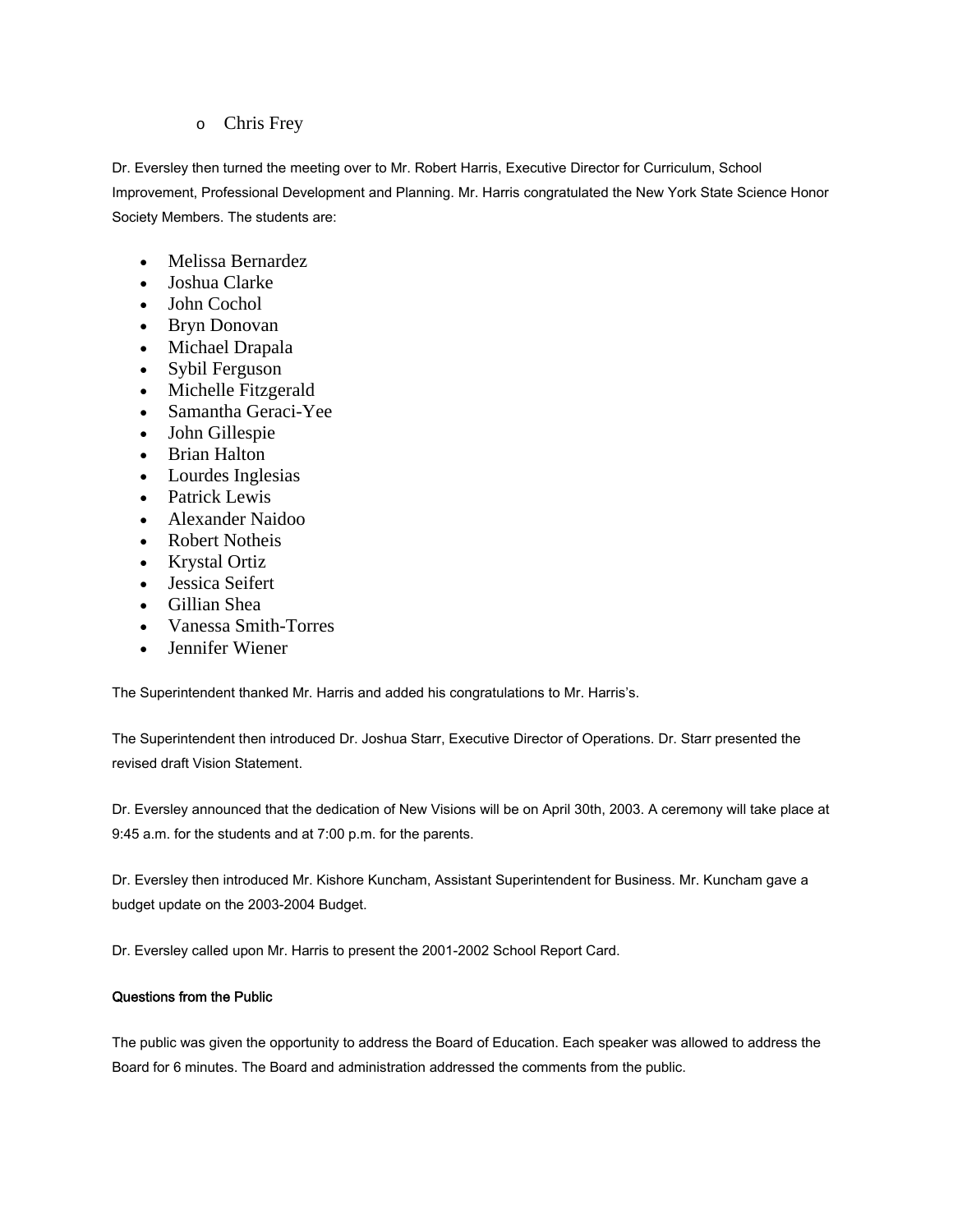#### Board of Education Committee Reports

Mr. Ellerbe reported that the Legislative Committee will be going to Albany on May 3, 2003 to participate in the "March on Albany" to encourage the Legislator to refund cuts to education. He reported that the bus will leave at 7:00 a.m.

#### Items for Action

On a motion by Ms. Pineyro and a second by Mr. Ellerbe the following items, on a consent agenda, were approved:

### Acceptance of the Minutes

Resolved that the Board of Education hereby accepts the minutes of the following meetings as written: March 17, 2003; March 26, 2003; April 9, 2003

## Leave of Absence

Resolved that the Board hereby grants a request for leave as listed in the following:

- Joseph Chetti, Health Education Teacher, effective March 5, 2003 through March 19, 2003, for health reasons.
- Josephine Dempsey, part-time Teaching Assistant, effective March 10, 2003 through April 7, 2003, for health reasons.
- Amy Ferris, Elementary Teacher, effective March 25, 2003 through June 30, 2003, for childcare.
- Tim Russer, Audio Visual Helper, effective March 27, 2003 through July 12, 2003, Military Duty.
- Norris Nugent, part-time Teaching Assistant, effective March 7, 2003 through April 28, 2003, for health reasons.
- Spiro Colaitis, Director of Buildings and Grounds, effective April 7, 2003 through July 29, 2003, Military Duty. Jeanne Dipolito, part-time Teaching Assistant, extension of a leave of absence through April 30, 2003.
- Linda Huestis, part-time Teaching Assistant, extension of a leave of absence through September 1, 2003.
- Linda Gooden, Security Aide, effective February 3, 2003, as per section 71 of Civil Service Law.

## Resignation of Staff

Resolved that the Board of Education the Freeport Union Free School District hereby accepts the letter(s) of resignation from the following staff members as listed:

- Tobias Daempfle Science Coordinator, effective May 1, 2003.
- Melissa Orshowitz, part-time Teaching Assistant, effective March 28, 2003.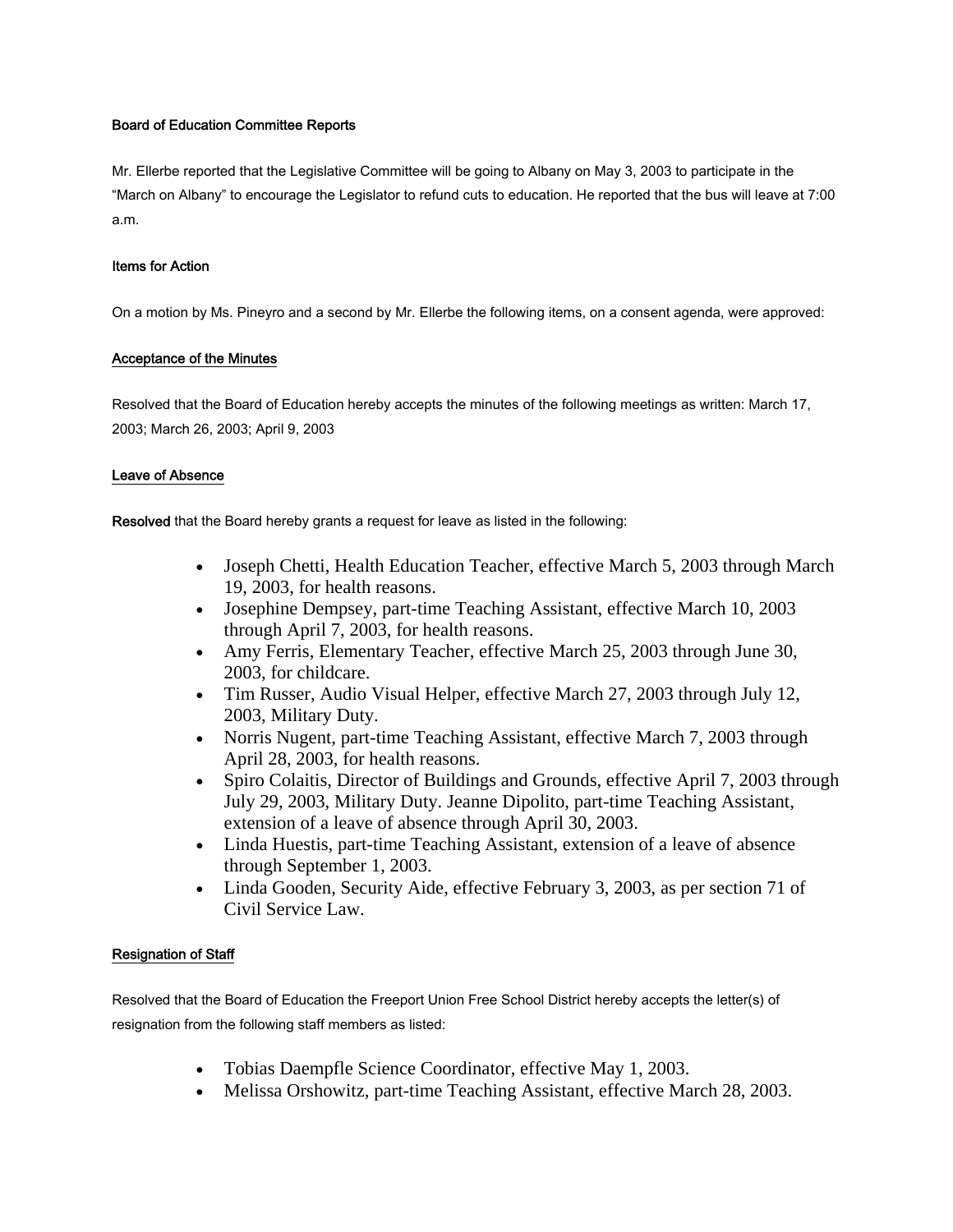- James Mason, full-time Teaching Assistant, effective March 18, 2003.
- Sean Caldwell, part-time Teaching Assistant, effective April 9, 2003.
- Kathleen Paige, full-time Teaching Assistant, effective May 9, 2003.
- Thomas Hirtzel, Custodian, effective March 28, 2003.
- Thomas Volpe, Assistant Business Manager, effective April 28, 2003.
- Jimmy Jones, Jr., Permanent Substitute, effective March 31, 2003.

## Retirement of Staff

Resolved that the Board of Education of the Freeport Union Free School District hereby accepts the letters of retirement from the following staff member:

- Janet De Flora, Elementary Teacher, effective June 30, 2003, after serving the children of Freeport for more than 29 years.
- Paulette Pearsall, Physical Education Teacher, effective July 1, 2003, after serving the children of Freeport for more than 33 years.
- Marsha Jensky, Elementary Teacher, effective July 1, 2003, after serving the children of Freeport for more than 23 years.
- Susan Edwards, Elementary Teacher, effective July 1, 2003, after serving the children of Freeport for more than 27 years.
- Vicki Fuller, Elementary Teacher, effective July 1, 2003, after serving the children of Freeport for more than 32years.
- Judy Holtzman, ESL Teacher, effective July 1, 2003, after serving the children of Freeport for more than 35 years.
- Susan McCafferty, Special Education Teacher, effective July 1, 2003, after serving the children of Freeport for more than 31 years.
- Geraldine Borzello, Science Teacher, effective June 30, 2003, after serving the children of Freeport for more than 18 years.
- Barbara Stewart, Special Education Teacher, effective June 30, 2003, after serving the children of Freeport for more than 18 years.
- Jack Porzio, Mathematics Teacher, effective June 30, 2003, after serving the children of Freeport for more than 32 years.
- Ira Schildkraut, Social Studies Teacher, effective June 30, 2003, after serving the children of Freeport for more than 34 years.
- Jennie Berkman, Library/Media Specialist Teacher, effective August 16, 2003, after serving the children of Freeport for more than 12 years.

## Appointment of Staff

## Probationary

RESOLVED that the Board of Education of the Freeport Union Free School District, upon the recommendation of the Superintendent, hereby appoints the individuals listed in the attached Appointment of Staff Report - Probationary, in accordance with the rules of the Board of Regents. These individuals shall possess appropriate certification allowing them to serve as teachers in the public schools of New York: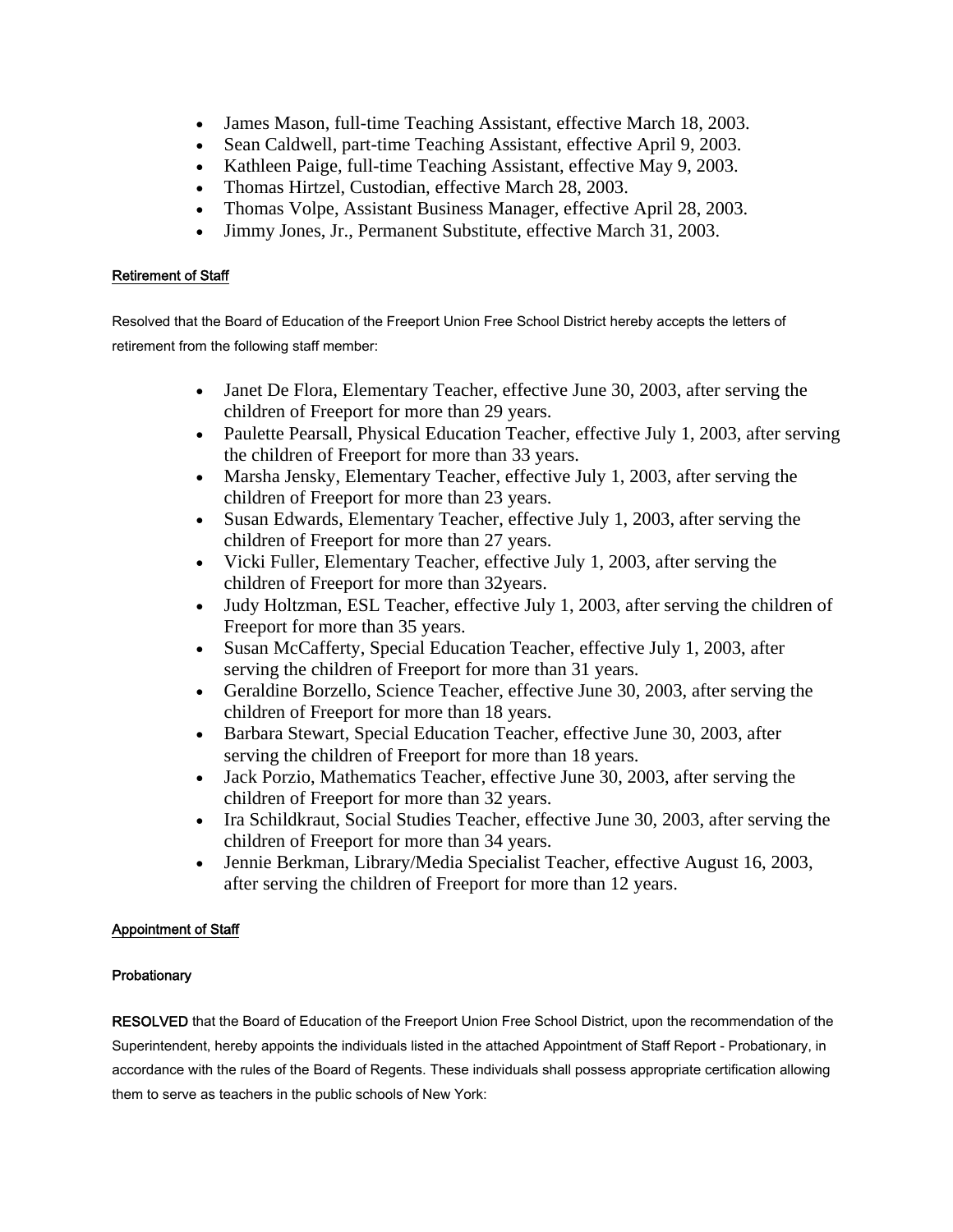• Jimmy L. Jones, Jr., Physical Education Teacher, (replacing M. McKinnon, retired) a probationary appointment effective April 1, 2003 through March 31, 2006. Compensation will be on step 1-1A of the U3C Schedule at \$41,163. Assignment: Dodd.

### Teacher Assistant

Resolved that the Board of Education of the Freeport Union Free School District, upon the recommendation of the Superintendent, hereby appoints the individuals listed in the attached Appointment of Staff Report - Teacher Assistant Category, in accordance with the rules of the Board of Regents. These individuals shall possess appropriate certification allowing them to serve as teachers in the public schools of New York:

> • Michael Filaski, Permanent Substitute, (replacing J. Jones, resigned) a temporary appointment effective April 28, 2003 through June 30, 2003. Compensation will be according to the Substitute Pay Rate of \$125 per day. Assignment: Dodd.

### Teacher Assistant

Resolved that the Board of Education of the Freeport Union Free School District, upon the recommendation of the Superintendent, hereby appoints the individuals listed in the attached Appointment of Staff Report - Teacher Assistant Category, in accordance with the rules of the Board of Regents. These individuals shall posses appropriate certification allowing them to serve as teachers in the public schools of New York.

- Sean Caldwell, full-time Teaching Assistant, (replacing J. Mason, resigned) a probationary appointment effective April 10, 2003 through April 9, 2006. Compensation will be according to the FTAA Contract at \$12,073. Assignment: Atkinson.
- Stephanie Lecoin, part-time Teaching Assistant, (replacing M. Solomon, resigned) this appointment is effective April 28, 2003. Compensation will be according to the FTAA Contract at \$6,899. Assignment: Columbus.

Appointment of Non-Instructional Staff

Resolved that the Board of Education hereby appoints the individuals as listed in the attached Appointment of Staff Report - Civil Service, in accordance with Civil Service Rules and Regulations:

- Paula Mills, Clerk Typist, (replacing R. Mevorah, LOA) a probationary appointment effective April 1, 2003 for 26 weeks upon Civil Service approval. Compensation for this position will be according to the Clerical Salary Schedule at \$27,645. Assignment: FHS.
- Lafayette Skinner, Security Aide, (replacing J. Francis, terminated) a probationary appointment effective April 2, 2003 for a period of 26 weeks upon Civil Service approval. Compensation will be \$14,640. Assignment: FHS.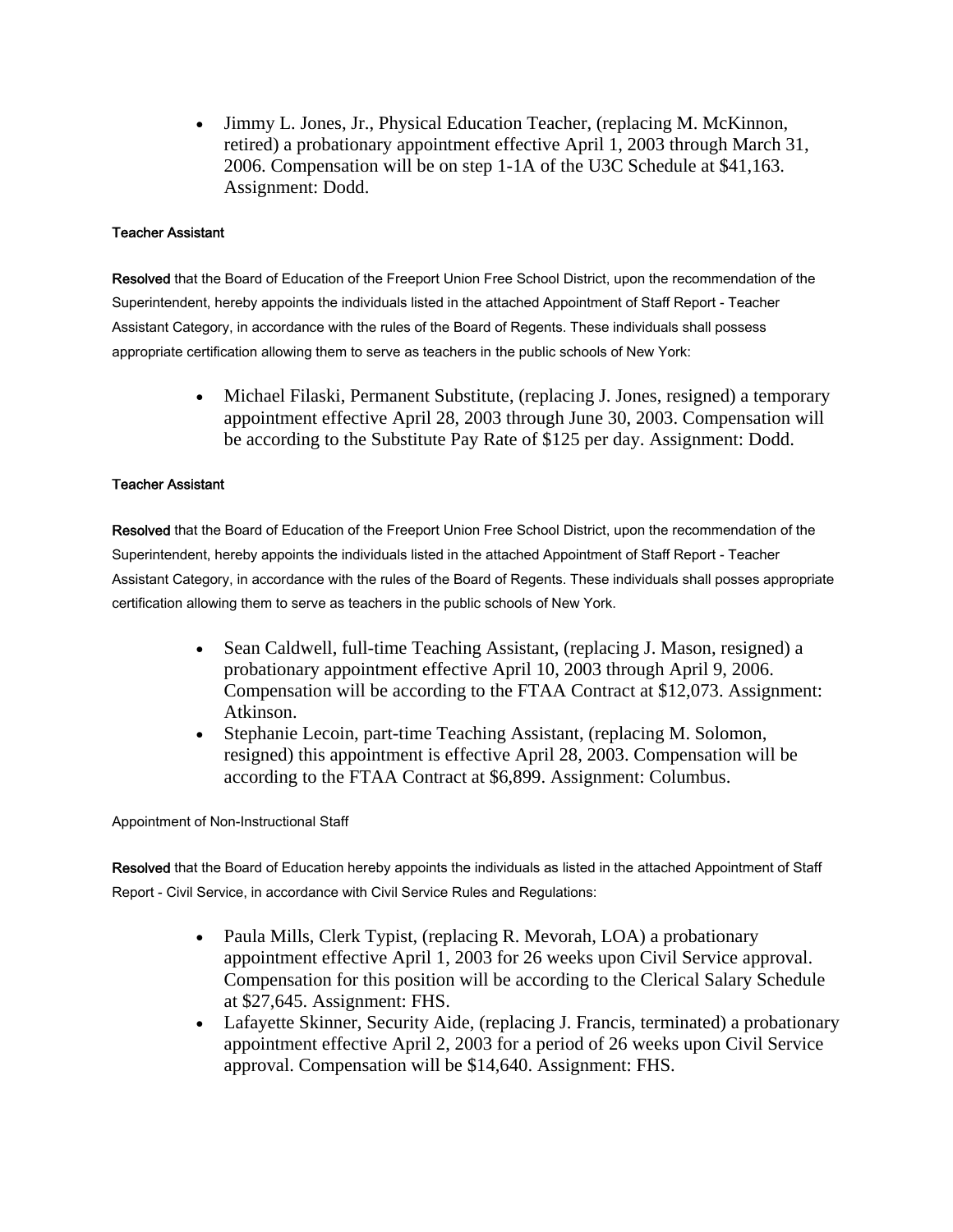• Stephen Michael, Security Aide, (replacing B. Peralta, resigned) a probationary appointment effective April 2, 2003 for a period of 26 weeks upon Civil Service approval. Compensation will be \$14,640. Assignment: FHS.

#### CSE/CPSE Minutes

RESOLVED that the Board of Education hereby accepts the minutes of the meetings of the committees on special education and preschool special education for the following dates:

March 17, 2003; March 24, 2003; March 25, 2003; March 26, 2003; March 28, 2003; April 3, 2003; April 4, 2003; April 8, 2003; April 9, 2003; April 10, 2003; April 15, 2003.

The motions carried unanimously: Cattano, Coward, Ellerbe, Pineyro, and Raab.

### CALENDAR ADOPTION 2003/2004

RESOLVED that the Board of Education for the Freeport Union Free School District hereby adopts the Board of Education Meeting calendar for 2003-2004 as in the attached.

#### Individual Action Items

### Granting of Tenure

Mr. Ellerbe offered the following resolution for adoption:

Be it Resolved that the Board of Education of the Freeport Union Free School District hereby grants tenure status to the following individuals:

School District Administrator:

- Diane Ditchfield, Assistant Director of Pupil Personnel Services, effective June 19, 2003.
- Robert Zifchock, Director of Health, Physical Education, Athletics and Safety Education. Effective July 1, 2003.

The motion was seconded by Mr. Raab and unanimously carried: Cattano, Coward, Ellerbe, Pineyro and Raab.

#### BOCES Administrative Operations Budget Vote and Trustee Election

Mr. Ellerbe made the following motion:

WHEREAS, the Board of Cooperative Education Services of Nassau County (hereinafter "BOCES") has proposed and presented its tentative administrative operations budget for the 2003/2004 school year (July 1, 2003 through June 30, 2004), now therefore be it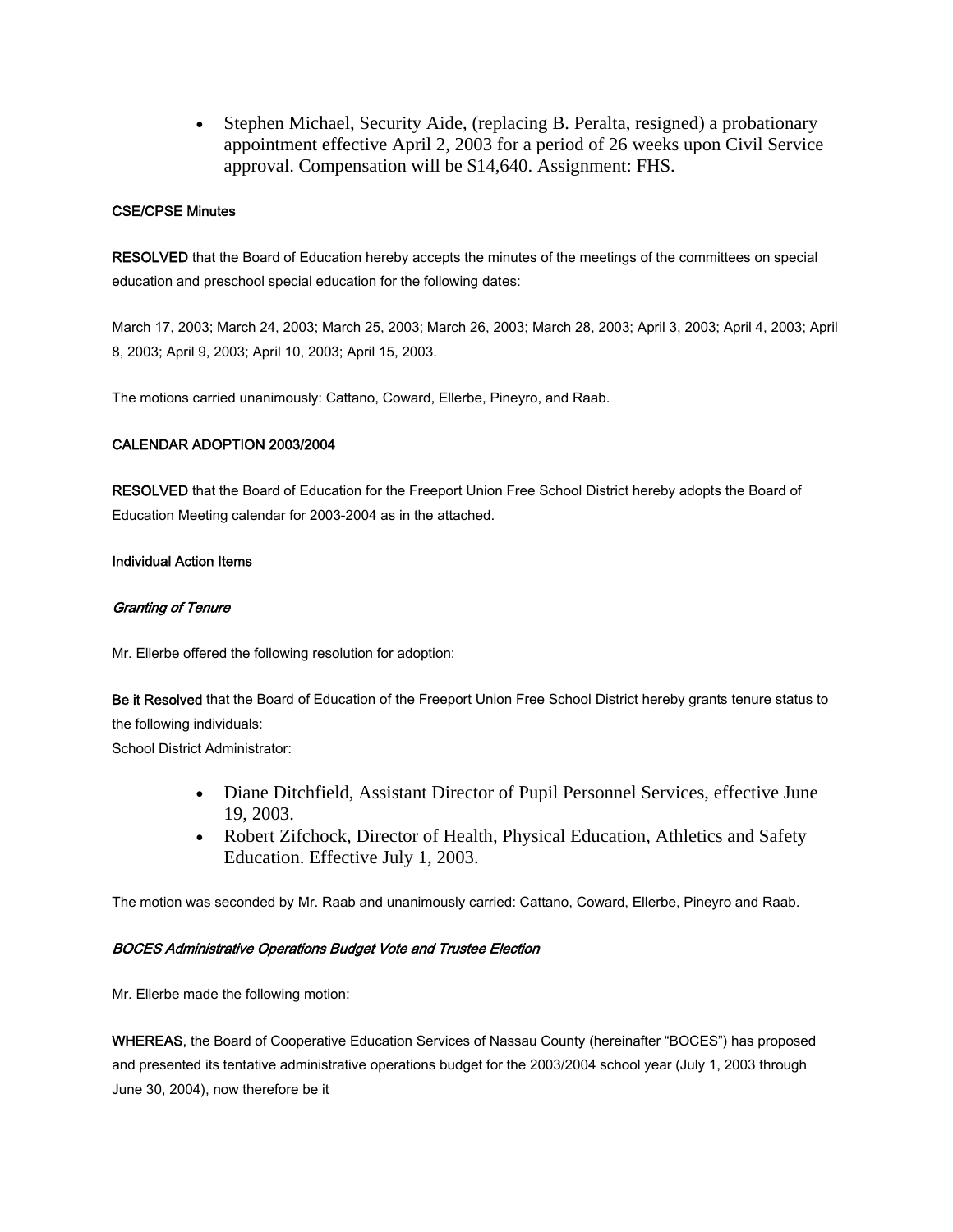RESOLVED, that the BOCES tentative administrative budget for the 2003/2004 school year in the amount of fourteen million three hundred thousand seven hundred forty six dollars (\$14,300,746) be, and hereby is APPROVED by this Board.

BE IT FURTHER RESOLVED, that the Board of Education of the Freeport Union Free School District hereby casts one vote each for three vacant seats on the Nassau BOCES Board:

Charles R. Russell, Jr., Westbury UFSD

Michael Weinick, Bellmore UFSD, Bellmore-Merrick CHSD, Merrick UFSD, North Merrick, UFSD

Iris Wolfson, Hicksville UFSD

The motion was seconded by Mr. Raab and unanimously carried: Cattano, Coward, Ellerbe, Pineyro and Raab.

Resolution To Adopt The 2003-2004 Proposed Expenditure Budget

Dr. Cattano offered the following motion:

BE IT RESOLVED that the Freeport Board of Education adopts the 2003-2004 proposed Expenditure Budget in the amount of \$105,195,417.

The motion was seconded by Mr. Raab and unanimously carried: Cattano, Coward, Ellerbe, Pineyro and Raab.

#### Executive Session

At 10:10 p.m. a motion was made by Ms. Coward to go into Executive Session to discuss two particular matters of personnel.

The motion was seconded by Mr. Raab, and the motion passed.

The vote was: Cattano, Coward, Ellerbe, Pineyro and Raab.

At 10:25 p.m. on a motion by Mr. Raab and a second Ms. Pineyro the Board returned to open session. The vote was: Cattano, Coward, Ellerbe, Pineyro and Raab.

#### Other Business

Ms. Coward offered the following motion:

Resolved that the Board of Education of the Freeport Union Free School District hereby authorizes the President of the Board to execute a certain settlement agreement between the District and a member of the non-instructional staff dated April 29, 2003.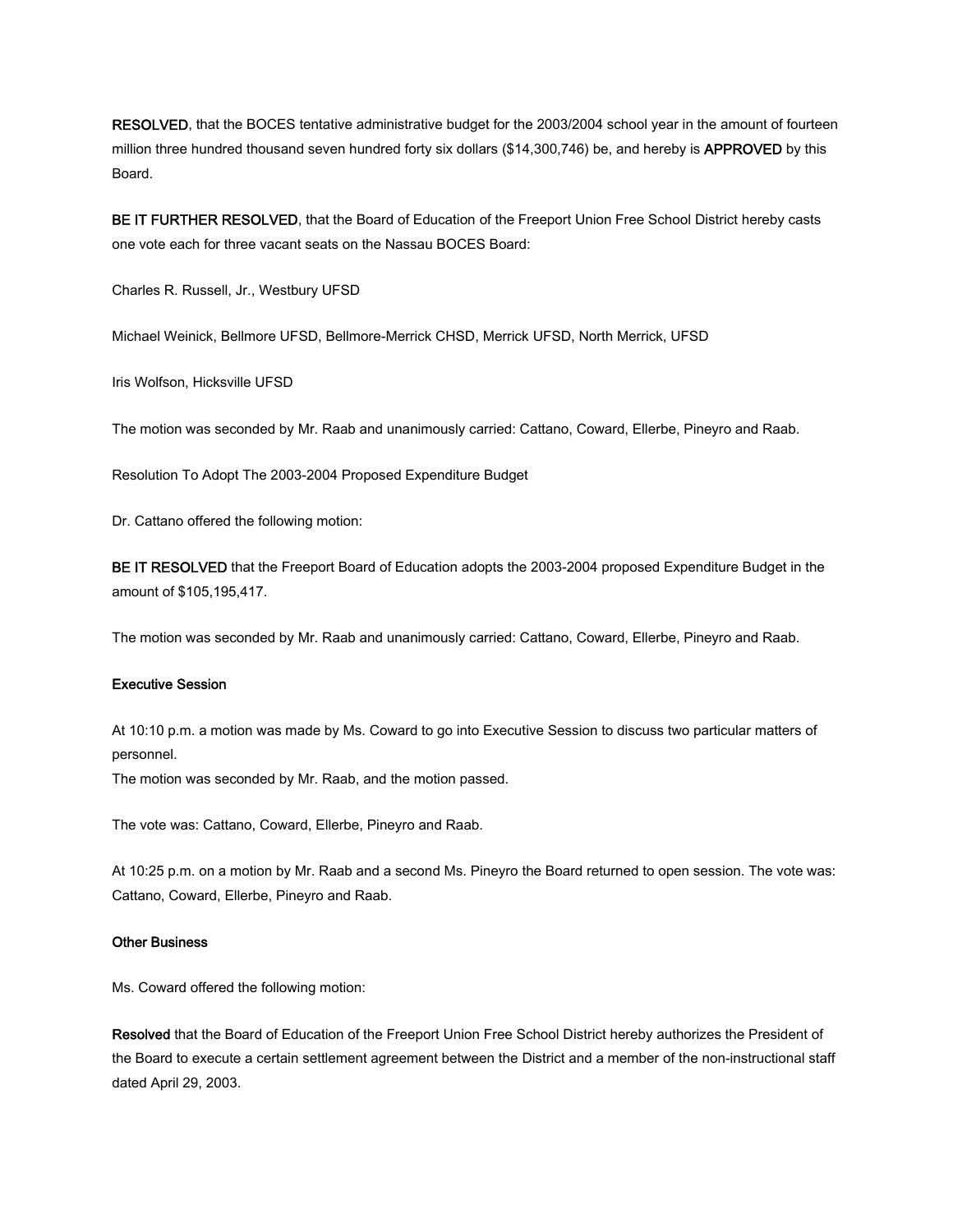The motion was seconded by Mr. Raab and unanimously carried: Cattano, Coward, Ellerbe, Pineyro and Raab.

#### Executive Session

At 10:27 p.m. a motion was made by Ms. Coward to go back into Executive Session to discuss a particular matter of personnel.

The motion was seconded by Ms. Pineyro, and the motion carried: Cattano, Coward, Ellerbe, Pineyro and Raab.

At 11:02 p.m., Mr. Raab moved to adjourn to Open Session. The motion was seconded by Ms. Pineyro and unanimously carried: Cattano, Coward, Ellerbe, Pineyro and Raab.

#### Adjournment

At 11:03 p.m., with no other business, on a motion by Mr. Raab and seconded by Dr. Cattano the Board adjourned the meeting. The vote was unanimous: Cattano, Coward, Ellerbe, Pineyro and Raab.

#### Next Meeting

The next regularly scheduled meeting of the Board of Education will be a planning/action meeting, held on May 7, 2003.

Respectfully submitted,

Mary Bediako, Ed.D. Clerk of the Board

#### Calendar of Events

APR 29 BOE Action Meeting & BOCES Trustee Election & Budget Adoption; Archer Puente Program 7:00 PM

APR 30 Bayview PTA Slate & Vote 7:30 PM

MAY 1 Kindergarten Exhibit Night

MAY 2 Registration Deadline for June 7th SAT I & SAT II

MAY 3 SAT I & SAT II

MAY 5 NYS Math Assessment Grade 4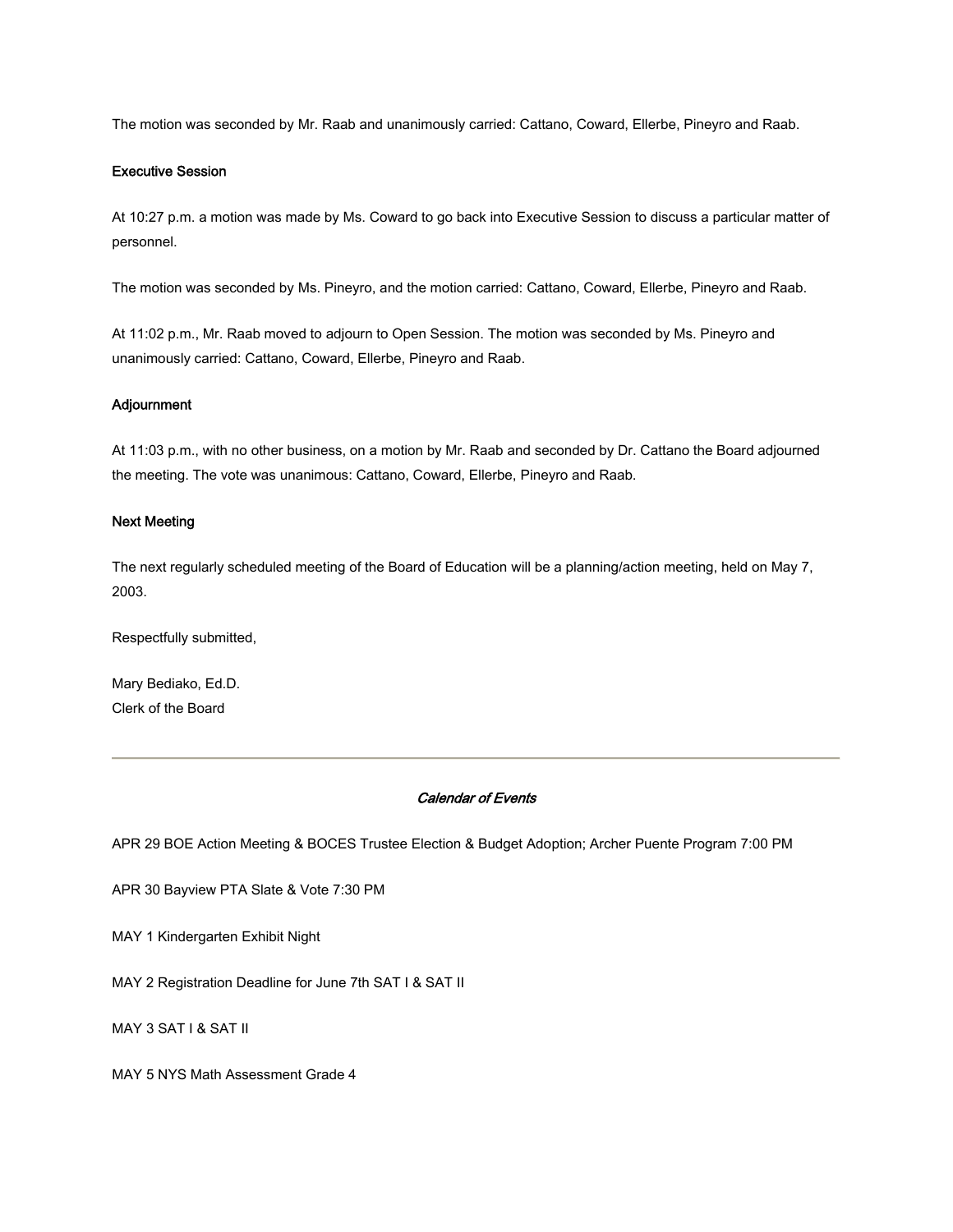MAY 5 NYS Math Assessment Grade 8

MAY 7 BOE Budget – Public Hearing/Planning Meeting 7:30 PM

MAY 8 NYSSMA Solo Fest All State

MAY 12 Atkinson Spring Concert 7:30 PM FHS

MAY 13 Dodd Festival of the Arts 7:30 PM; FHS Sports Boosters Meeting 7:30 PM; Giblyn PTA Slate & Vote/Volunteer Appreciation 7:30 PM

MAY 14 Dodd PTA Slate & Vote/Volunteer Appreciation 6:30 PM; PTA Council BOE Trustee Candidates Forum 7:30 PM Dodd

MAY 15 Kindergarten Registration Begins; FHS Festival of the Arts 7:30 PM; New Visions PTA Meeting/Volunteer Appreciation 7:30 PM

MAY 16 FHS Festival of the Arts 7:30 PM

MAY 19 Kindergarten Orientation 2:35 PM & 7:30 PM

MAY 20 Board of Education Annual Budget Vote & Trustee Election/Action Meeting at Atkinson 7:30 PM

#### 2003-2004 BOE Calendar

- July 1 Annual Reorganization/Planning Meeting (please note this is a Tuesday)
- August 13 Levy/Planning/Action Meeting Board Room
	- 20 Action Meeting Board Room
- September 10 Planning/Action Meeting
	- 24 Action Meeting at Columbus Avenue School
- October 8 Planning/Action Meeting
	- 29 Action Meeting at Dodd Middle School
- November 12 Planning/Action Meeting
	- 25 Action Meeting (please note this is a Tuesday) at New Visions
- December 3 Planning/Action Meeting
	- 17 Action Meeting at Bayview Avenue